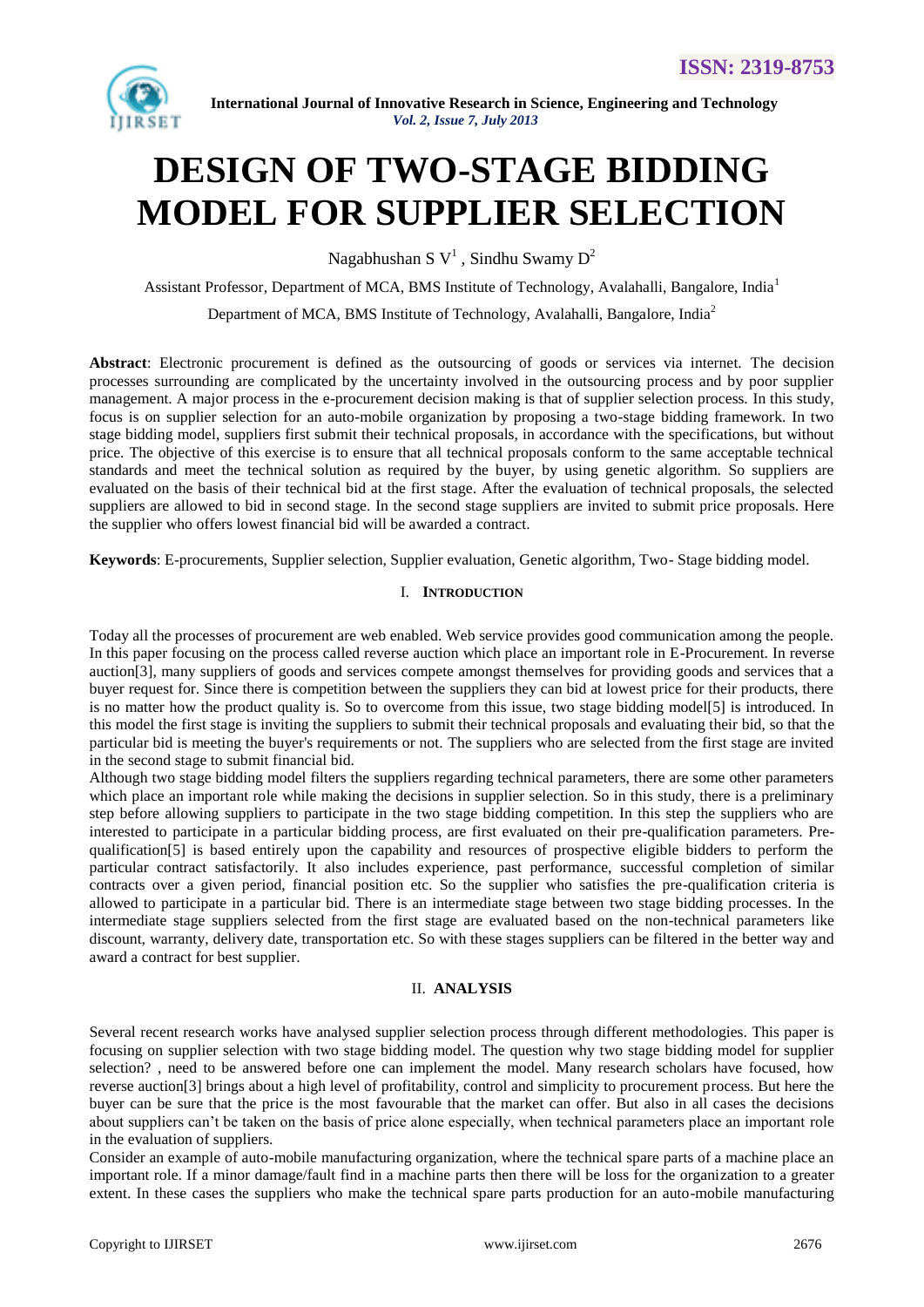

organization has to be evaluating their technical capability. In this paper to analyse the suppliers performance, efficiency, capability, resources, quality, two more evaluation criteria are involved. They are pre-qualification and nontechnical parameters evaluation. The overall model analysis is done by using genetic algorithm. By this approach, an organization can obtain feasible solution in supplier selection process.

In this paper, an analysis of two stage bidding model is done by using single item with multiple attributes. By taking n number of technical and non-technical parameters into consideration other than price, supplier evaluation is analyzed.

### III. **METHODOLOGY**

In this proposed work, the reverse auction by suppliers is evaluated by two stage bidding model by applying genetic algorithms. The supplier evaluation process flow will be as stated below

- a. Evaluation of pre-qualification criteria
- b. Evaluation on technical parameters
- c. Evaluation on non-technical parameters
- d. Evaluation on price bid

### A. *Genetic Algorithm*

Genetic algorithms[1] are search and combinatory optimization methods based on the natural selection conceived by Charles Robert Darwin. The natural selection states that the most adopted generation remain while the less adapted disappear with time. Genetic algorithms are evolutionary algorithms[9], which initially consider an initial population and evolve through the genetic operators of selection, crossover and mutation.

### B. *Motivation for using genetic algorithm for model evaluation*

Most of the researches use traditional techniques for solving vendor selection problem. Traditional techniques are not efficient when practical search space is large. Numerous constraints make the vendor selection problem more complicated. Genetic algorithm is different from traditional techniques in the following ways:

- a. Genetic algorithm searches from one population of solution to another, rather than from individual to individual[2]. This gives genetic algorithms the power to search noisy space littered with local optimum.
- b. Genetic algorithm use only objective function information to guide themselves through the solution space and not derivatives[2]. When compared to other techniques where it need variety of information to guide them. Genetic algorithm needs only the measure of fitness about a configuration in the space of solutions.

### C. *Mathematical Model*

Here formulated a mathematical model to analyse two-stage bidding process for single item with multiple attributes using the following notations:

|                 | 110 LATTURI                                           |  |  |  |
|-----------------|-------------------------------------------------------|--|--|--|
| <b>Notation</b> | <b>Description</b>                                    |  |  |  |
| $i \in 1,n$     | Index of items                                        |  |  |  |
| $i \in 1$ m     | Index of suppliers                                    |  |  |  |
| $k \in 1g$      | Index of attributes of item i                         |  |  |  |
| $D_i$           | Demand for item i                                     |  |  |  |
| $C_{ii}$        | Capacity of supplier j to supply item i               |  |  |  |
| $l_{ii}$        | Delivery by supplier j when supplying item i          |  |  |  |
| $q_{ij}$        | Quality (defectives) of supplier j when supply item i |  |  |  |
| $Q_{ii}$        | Acceptable quality for item i                         |  |  |  |
| $L_i$           | Acceptable delivery for item i                        |  |  |  |
| $S_{ijk}$       | Suppliers parameters specification(technical)         |  |  |  |
| $B_{ik}$        | Buyer requirement specification (technical parameters |  |  |  |
| $P_{ii}$        | Price of supplier j to supply item i                  |  |  |  |

TABLE I **NOTATIONS** 

*1) Decision variables*

i.y<sub>i</sub> $\rightarrow$ 1, if supplier selected

ii.  $y_i \rightarrow 0$ , if supplier rejected

iii. $x_{ii}$  → Quantity of item i ordered to supplier j

*2) Objective*

i. Is to find the winner supplier

ii. To minimize the total cost of price i.e.,  $\sum x_{ii}P_{ii}$ 

*3) Constraints*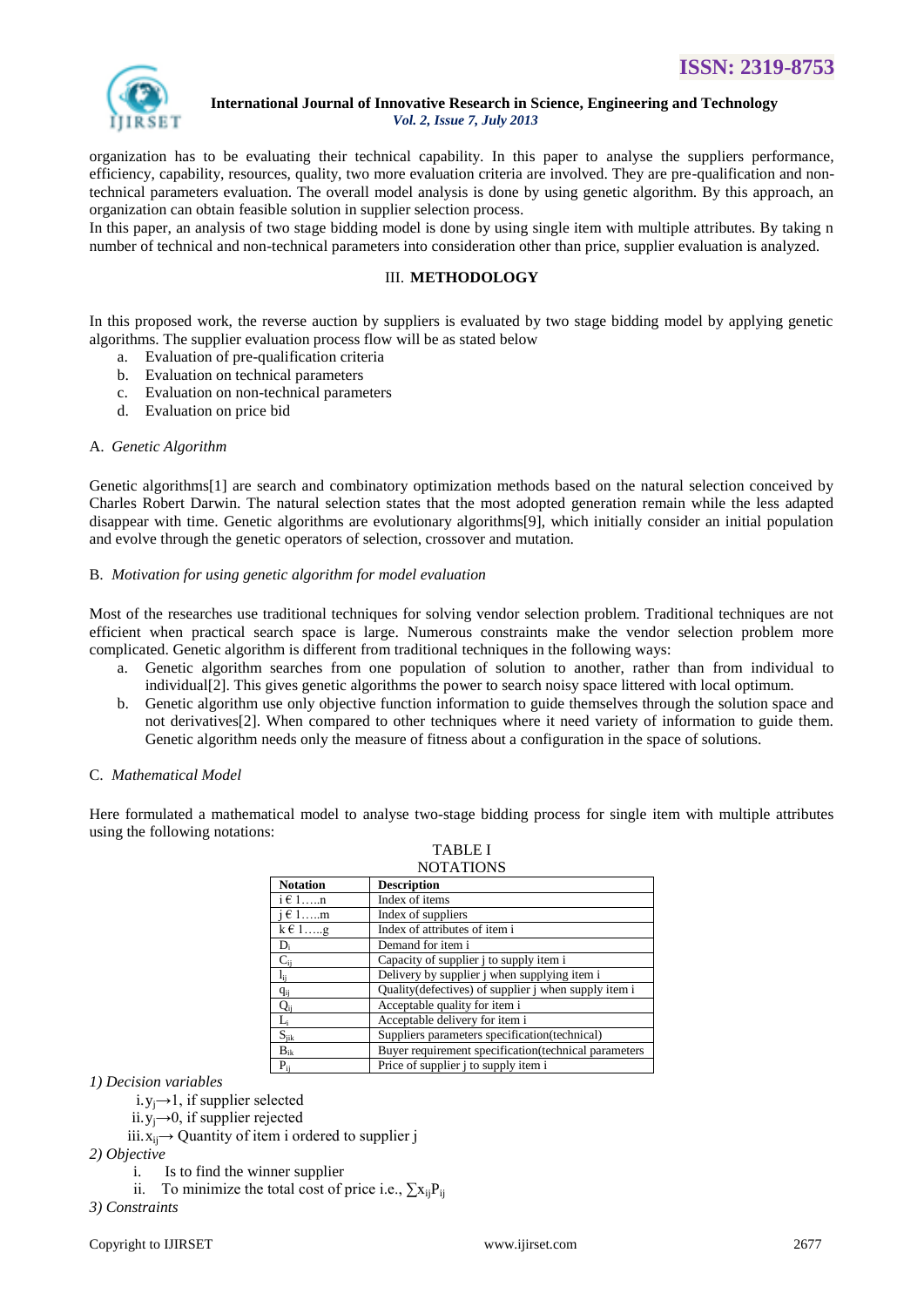

i.∑S<sub>jik</sub>x<sub>ij</sub>=B<sub>ik</sub>D<sub>i</sub>; j=1……m, i=1……n, k=1….g;

All the supplier's technical parameter specifications must exactly match with the buyer's attribute requirements for an item.

ii.  $x_{ij} \ge C_{ij}$ ; j=1…..m, i=1….n; Supplier's capacity must be more than or equal to buyer's requirements

- iii.  $\sum x_{ij}l_{ij} \le L_iD_i$ ; j=1....m, i=1...n; Delivery date must be less than last date.
- iv.  $\sum x_{ij} \ge Q_i D_i$ ; j=1....m, i=1...n; Aggregate quality must be acceptable

*4) Algorithm*

i. Buyer specifying the requirement i.e., technical parameters specifications

STEP 1: Buyer analyses the technical parameters of an item

STEP 2: Buyer specifies the attributes value i.e.,  $B_{ik}$ , demand of item  $D_i$  and delivery Date  $L_i$ .

ii. Supplier evaluation at the first stage

STEP 1: Initialize  $P(t)$ : No of suppliers  $P(t) = \{S_1, S_2, \ldots, S_m\}$ 

STEP 2: Each supplier specifies their specifications for technical parameters

STEP 3: Evaluate P(t) basis on the constraint that is  $\sum P(t) \{S_{ik}\} = B_{ik}$ ; Supplier's technical specification is matching with the buyer technical requirements or not.

STEP 4: If there is exact match then  $S_{ijk}$  in P(t) is represented as 1 i.e., $y_i = 1$  otherwise,  $y_i = 0$ 

STEP 5: By using the binary encoding[5] method from the genetic algorithm suppliers are evaluated.

 $\rightarrow$  After finishing the matching process, we get a binary format number like

11011…

 $\rightarrow$  Once get the binary format for all the supplier's specification or Decode it into string message selected if the value is 1 or else rejected if value is 0.

 $\rightarrow$  If  $b_k$  = "selected" for all attributes k, then supplier selected for second stage else, rejected.

- iii. Supplier evaluation at intermediate stage
- STEP 1: By first stage evaluation get new population called C(t) by applying genetic algorithm operator called mutation[4].

STEP 2: Supplier specifies the non-technical parameters; they are like  $x_{ij}$ ,  $l_{ij}$ ,  $q_{ij}$  etc

STEP 3: In intermediate stage, the supplier are evaluated on the basis of these constraints.

 $\rightarrow$  x<sub>ii</sub>  $\geq$  C<sub>ii</sub>; supplies capacity is more or less than Buyer Requirements.

 $\rightarrow \sum x_{ij}l_{ij} \leq L_iD_i$ ; Delivery date is matching or there is delay.

 $\rightarrow \sum x_{ij} q_{ij} \ge Q_i D_i$ ; Aggregate quality must be acceptable.

Here quality of item includes experience, Insurance, ISO certification, Discount, Warranty, Transportation, Annual revenue.

STEP 4: Supplier S<sup>j</sup> selected if satisfied all above three constraints else rejected from intermediate stage.

iv. Final supplier selection from the second stage on the basis of Price bid

STEP 1: Again there is new population  $W(t)$  in which there will be suppliers who selected for second stage.

- STEP 2: Each supplier from  $W(t)$  must participate in the bid on the price within given time T1 and are
	- evaluated using selection technique in genetic algorithm called Rank selection method[4].  $\rightarrow$  If the session given T1 is completed, the supplier cannot bid.
- STEP 3: Each supplier is compared with their bid on price. If selected price is lowest among all bids then
- given supplier rank as  $r=1$ , next highest rank  $r=2$  and so on... Repeat step 3 up to 'm' suppliers.

STEP 4: Selecting supplier who has ranked by number '1' is declared as the winner.

### IV. **NUMERIC ANALYSIS**

It is assumed that there is an auto-mobile manufacturing company which needs to buy number of tires from supplier who provides the products. In the initial stage, buyer specifies the technical requirements. From the group of suppliers, 5 suppliers are selected from the pre-qualification criteria and allowed to specify the technical requirements and based on the further evaluation process winner will be selected. The process flow is analysed as shown below:

STEP 1: Buyer's Requirements are  $B(ij)$ 

TABLE II BUYER"S REQUIREMENTS

| <b>Attributes</b> |          |           |          |     | Tyre category   Tyre type   Tyre width   Aspect ratio   Construction type |
|-------------------|----------|-----------|----------|-----|---------------------------------------------------------------------------|
| Requirements      | Tubeless | Passenger | $165$ mm | 80% | Radial                                                                    |

STEP 2: Let, population of supplier is  $P(t)=\{S_1, S_2, S_3, S_4, S_5\}$ . Supplier's technical proposals are  $(S_{ii})$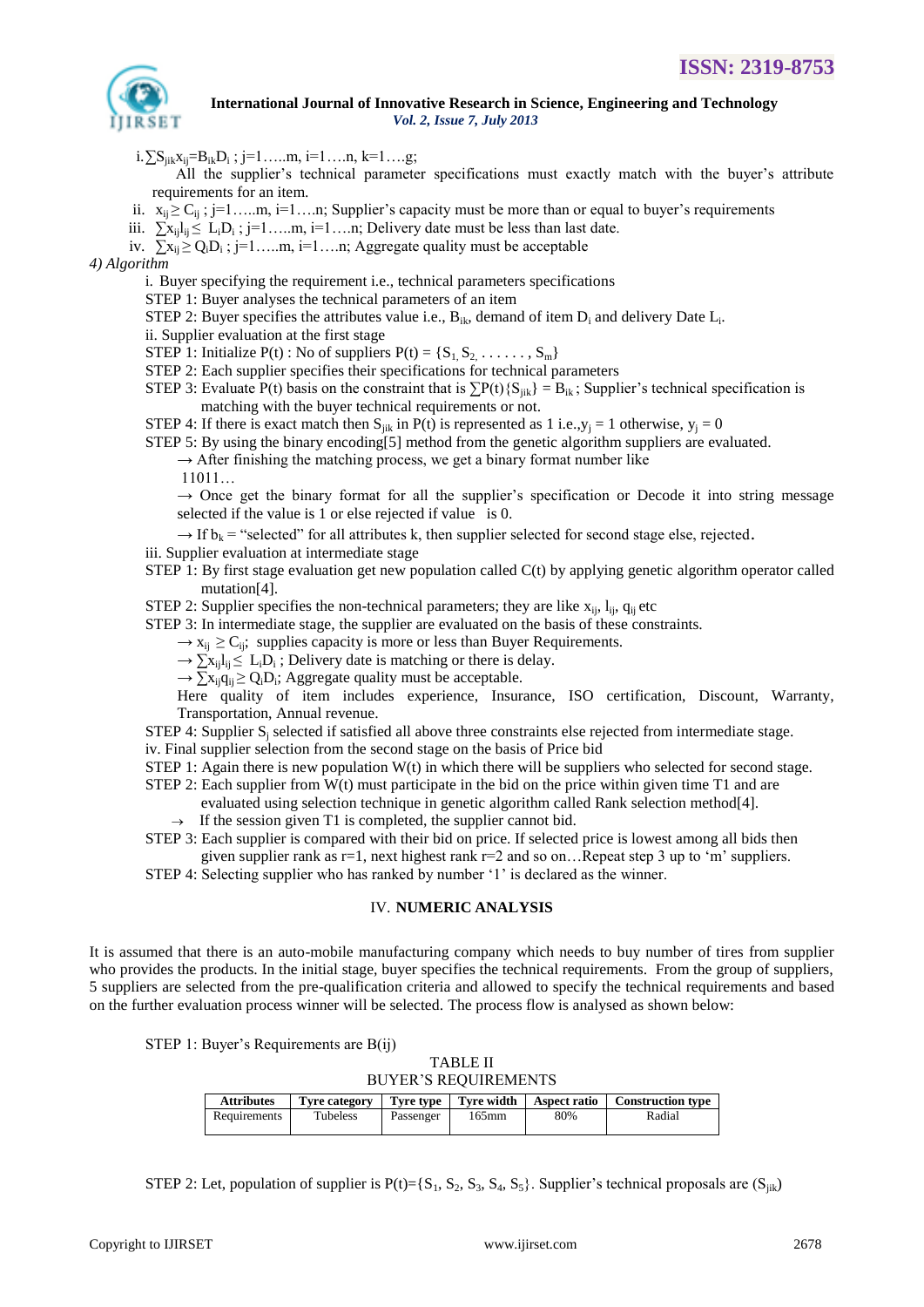

## TABLE III

### SUPPLIER"S TECHNICAL SPECIFICATIONS

| <b>Attributes</b> | <b>Tyre category</b> | Tyre type   | <b>Tyre width</b> | <b>Aspect ratio</b> | <b>Construction type</b> |
|-------------------|----------------------|-------------|-------------------|---------------------|--------------------------|
| Supplier 1        | Tubeless             | Passenger   | 165mm             | 80%                 | Radial                   |
| Supplier 2        | Tube                 | Passenger   | 165mm             | 65%                 | Radial                   |
| Supplier 3        | Tubeless             | Passenger   | $165$ mm          | 80%                 | Radial                   |
| Supplier 4        | Tubeless             | Light truck | 185mm             | 80%                 | <b>Bias</b>              |
| Supplier 5        | Tubeless             | Passenger   | 165mm             | 80%                 | Radial                   |

STEP 3: stage in the two stage bidding model, i.e., evaluation on technical parameters by applying binary encoding method of genetic algorithm.

 $\rightarrow$  Evaluation done by using constraint  $\sum P(t)$ {S<sub>iik</sub>} = B<sub>ik</sub>

 $\rightarrow$  If there is exact match then S<sub>iik</sub> in P(t) is represented as 1

i.e., $y_i = 1$  otherwise,  $y_i = 0$ 

### TABLE IV

### SUPPLIER STATUS AFTER FIRST STAGE EVALUATION

| <b>Attributes</b> | <b>Tyre category</b> | Tyre type | Tyre width | <b>Aspect ratio</b> | <b>Construction type</b> |
|-------------------|----------------------|-----------|------------|---------------------|--------------------------|
| Supplier 1        |                      |           |            |                     |                          |
| Supplier 2        |                      |           |            |                     |                          |
| Supplier 3        |                      |           |            |                     |                          |
| Supplier 4        |                      |           |            |                     |                          |
| Supplier 5        |                      |           |            |                     |                          |

|--|--|

#### DECODED SUPPLIERS STATUS into STRING MESSAGE

| <b>Attributes</b> | <b>Tyre category</b> | Tyre type | <b>Tyre width</b> | <b>Aspect ratio</b> | <b>Construction type</b> |
|-------------------|----------------------|-----------|-------------------|---------------------|--------------------------|
| Supplier 1        | selected             | selected  | Selected          | Selected            | Selected                 |
| Supplier 2        | rejected             | selected  | Selected          | Rejected            | Selected                 |
| Supplier 3        | selected             | selected  | Selected          | Selected            | Selected                 |
| Supplier 4        | selected             | rejected  | Rejected          | Selected            | Rejected                 |
| Supplier 5        | selected             | selected  | Selected          | Selected            | Selected                 |

By checking the constraint  $b_k$ ="selected" for all attributes k of item i,

| <b>FIRST-STAGE FINAL RESULT</b> |               |  |
|---------------------------------|---------------|--|
| <b>Suppliers</b>                | <b>Result</b> |  |
| Supplier 1                      | Selected      |  |
| Supplier 2                      | Rejected      |  |
| Supplier 3                      | Selected      |  |
| Supplier 4                      | Rejected      |  |
| Supplier 5                      | Selected      |  |

TABLE VI

- STEP 4: In the intermediate stage applying mutation operator, i.e., changing the attributes means technical into non-technical attributes of population  $C(t) = \{S_1, S_3, S_5\}$  obtained from the first stage
	- $\rightarrow$  Here suppliers are submitting non-technical attributes specifications
	- $\rightarrow$  The non-technical attributes are
	- Production capacity
	- Delivery date
	- Experience
	- Warranty
	- Discount

Buyer demand  $D_i = 1000$ , Limit for delivery days  $L_i = 1$  month, Suppliers non-technical attributes specification who are selected for intermediate stage are

### TABLE VII.

SUPPLIER"S NON-TECHNICAL SPECIFICATIONS

| <b>Attributes</b> | <b>Production Capacity</b> | <b>Delivery Days</b> | Experience | Warranty | <b>Discount</b> |
|-------------------|----------------------------|----------------------|------------|----------|-----------------|
| Supplier 1        | 1000 per month             | 30 days              | 10 years   | 6 years  | 10%             |
| Supplier 3        | 500 per month              | 2 months             | 9 years    | 7 years  | 8%              |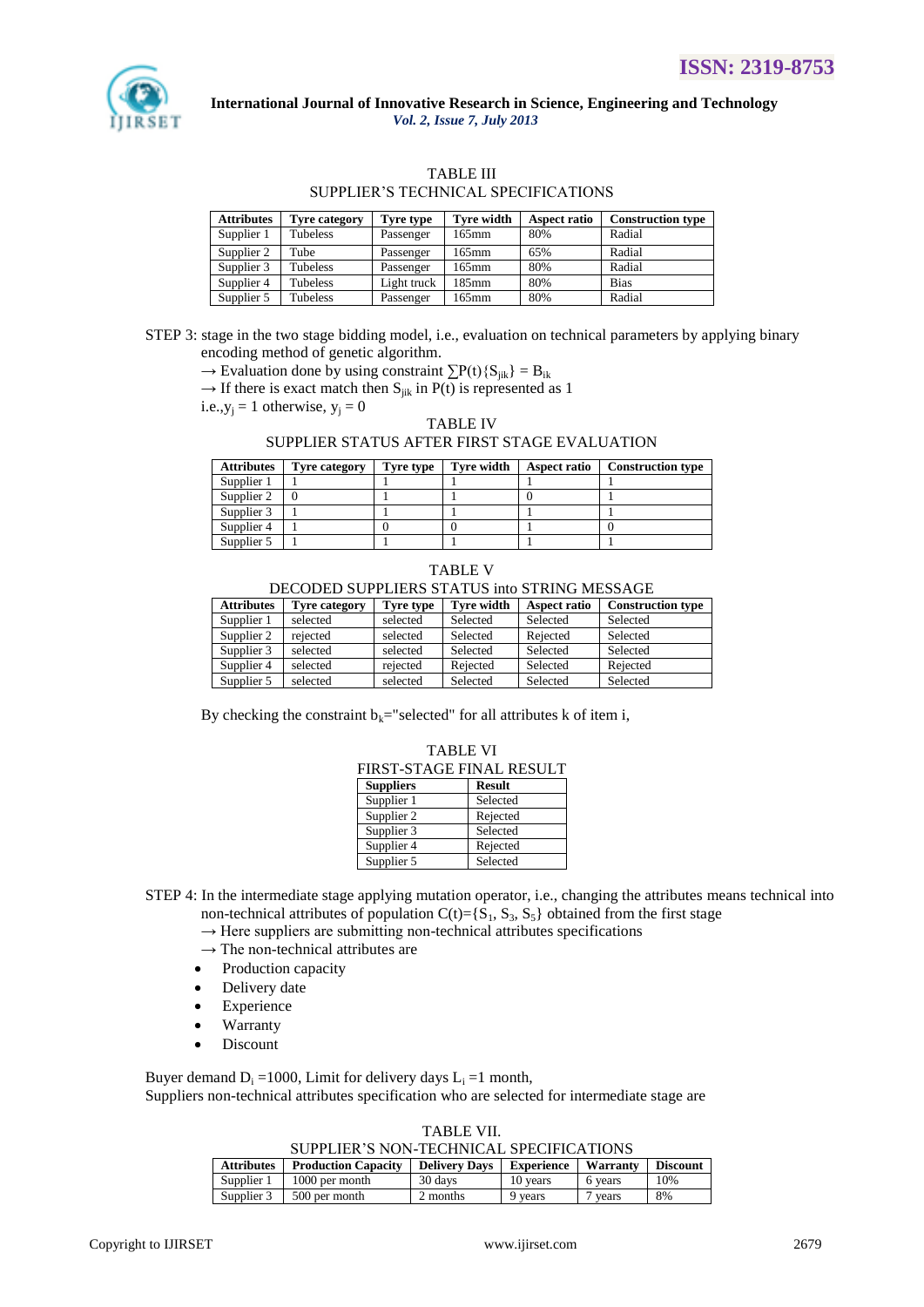

| Supplier 5 | 1100 per month | month | vears | vears | 9% |
|------------|----------------|-------|-------|-------|----|

Evaluation of supplier in this stage is done by

;

 $\rightarrow$  Checking whether satisfying the constraints

$$
\begin{array}{c} x_{ij} \geq C_{ij}; \\ \sum x_{ij} l_{ij} \leq \ L_i D_i \\ \text{parison made} \end{array}
$$

 $\rightarrow$  Comparison made on the constraint  $\sum x_{ij} q_{ij} \ge Q_i D_i;$ 

Suppliers who satisfy above constraints and give the best quality are selected for the second stage. Applying constraints and doing comparison among the supplier specification, result of intermediate stage is

TABLE VIII RESULT OF INTERMEDIATE STAGE

| <b>Attributes</b> | Production capacity | <b>Delivery Days</b> | Experience                    | Warranty                                          | <b>Discount</b>               |
|-------------------|---------------------|----------------------|-------------------------------|---------------------------------------------------|-------------------------------|
| Supplier 1        | Satisfied           | Satisfied            | $S_3 < S_1 < S_5$ , good      | $S_1 < S_2 < S_5$ , poor                          | $S_3 < S_5 < S_1$ , very good |
| Supplier 3        | not satisfied       | not satisfied        | $S_3 < S_1 < S_5$ , poor      | $S_1 < S_2 < S_5$ , good $S_3 < S_5 < S_1$ , poor |                               |
| Supplier 5        | Satisfied           | Satisfied            | $S_3 < S_1 < S_5$ , very good | $S_1 < S_2 < S_5$ , good                          | $S_3 < S_5 < S_1$ , good      |

From Table. VIII,  $S_1$  and  $S_5$  are selected for the second stage.

STEP 5: Suppliers selected from the intermediate stage are asked to bid on price for single item including transport charges in second stage. Supplier price bid is

| <b>TABLE IX</b> |                               |      |  |  |
|-----------------|-------------------------------|------|--|--|
|                 | <b>SUPPLIERS BID ON PRICE</b> |      |  |  |
| Suppliers       | Supplier 1   Supplier 5       |      |  |  |
| Price           | 5000                          | 6000 |  |  |

Taking discount into consideration the final cost is analysed by using below stated formulae

 $\rightarrow$  totalcost=P<sub>i</sub>\*D<sub>i</sub>

 $\rightarrow$  cost=totalcost\*discount

 $\rightarrow$  finalcost=totalcost-cost

For supplier  $S_1$ ,

 $\rightarrow$  totalcost = 5000\*1000 = 5000000

 $\rightarrow$  cost = 5000000<sup>\*</sup>(10/100) = 500000

 $\rightarrow$  finalcost = 5000000-500000 = 4500000

For supplier  $S_5$ ,

```
\rightarrow totalcost = 6000*1000 = 6000000
```
 $\rightarrow$  cost = 6000000\*(9/100) = 540000

 $\rightarrow$  finalcost = 6000000-540000 = 5460000

| TABLE X                                     |         |         |  |  |
|---------------------------------------------|---------|---------|--|--|
| TOTAL COST OF PURCHASE                      |         |         |  |  |
| Supplier 1   Supplier 5<br><b>Suppliers</b> |         |         |  |  |
| Final Price                                 | 4500000 | 5460000 |  |  |

STEP 6: supplier who offered least price is considered as the winner of the bidding competition. In this numeric analysis, supplier  $S_1$  is offering least price so,

 $S_1$  is the winner of competition

### V. **CONCLUSION**

This study is more flexible approach to awarding contracts because it allows participation of prospective bidders in the definition of the technical specifications and scope of work. Two-stage bidding model with genetic algorithm is different from the traditional method used, because this approach provides a large search space, where this technique searches from one population of solution to another, rather than from individual to individual. The proposed model for supplier selection provides "fit and proper" potential supplier as an optimum solution.